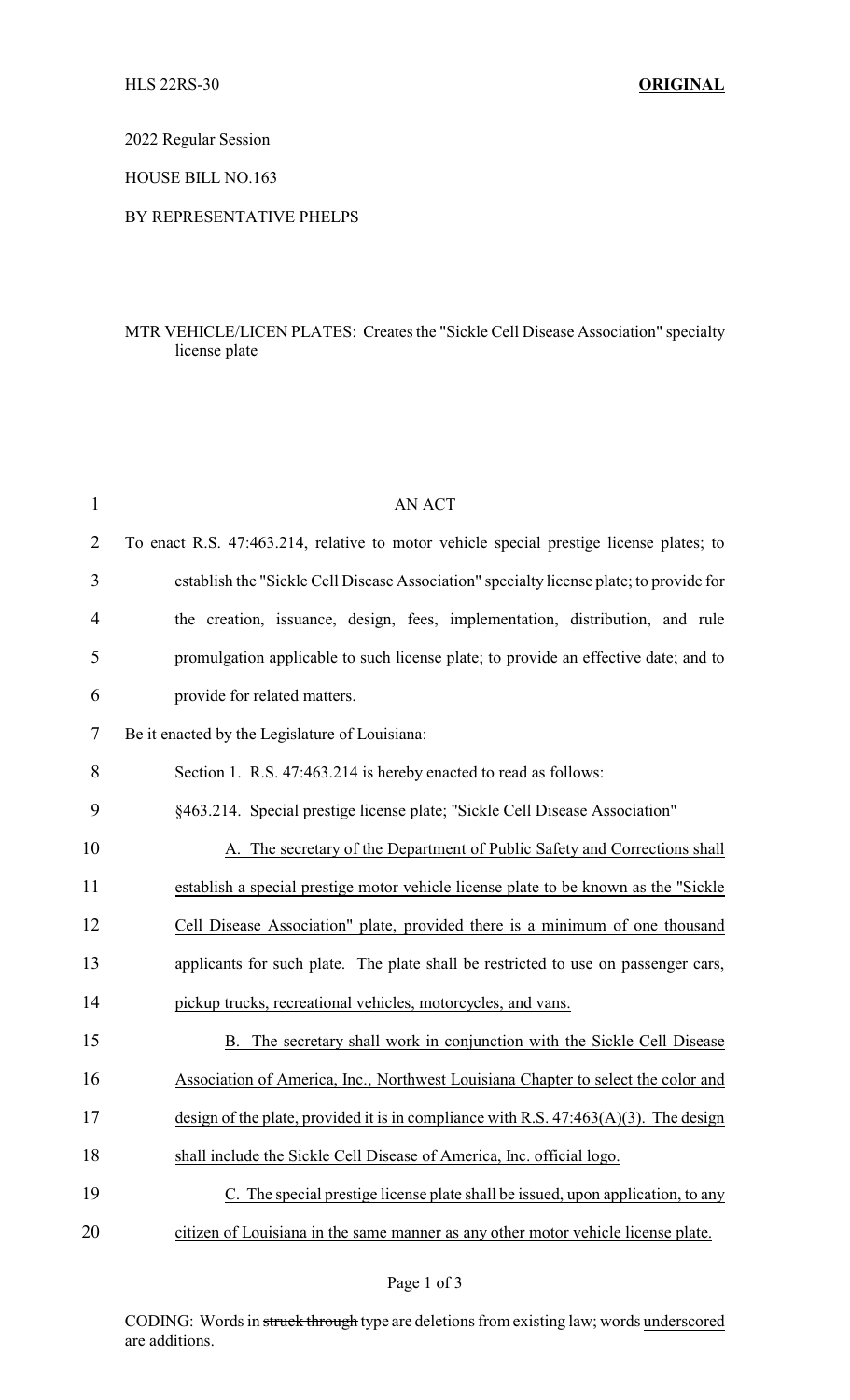| $\mathbf{1}$   | D. The department shall collect an annual royalty fee of twenty-five dollars                  |  |  |
|----------------|-----------------------------------------------------------------------------------------------|--|--|
| $\overline{2}$ | that shall be disbursed in accordance with Subsection E of this Section. This fee             |  |  |
| 3              | shall be in addition to the standard motor vehicle license tax imposed by Article VII,        |  |  |
| 4              | Section 5 of the Constitution of Louisiana, and a handling fee of three dollars and           |  |  |
| 5              | fifty cents for each plate to be retained by the department to offset a portion of            |  |  |
| 6              | administrative costs.                                                                         |  |  |
| 7              | E. The annual royalty fee shall be collected by the department and forwarded                  |  |  |
| 8              | to the Baton Rouge Sickle Cell Anemia Foundation, the Sickle Cell Disease                     |  |  |
| 9              | Association of America, Inc., Northwest Louisiana Chapter, the Southwest Louisiana            |  |  |
| 10             | Sickle Cell Anemia, Inc., the Northeast Louisiana Sickle Cell Anemia Technical                |  |  |
| 11             | Resource Foundation, Inc., and the Sickle Cell Anemia Research Foundation,                    |  |  |
| 12             | Alexandria in equal payments. The monies received from the royalty fees shall be              |  |  |
| 13             | used to assist the local sickle cell foundations with operational costs and to support        |  |  |
| 14             | programs for sickle cell clients and their families in their efforts to live productive       |  |  |
| 15             | and stable lives.                                                                             |  |  |
| 16             | The secretary shall promulgate and adopt rules and regulations as are<br>F.                   |  |  |
| 17             | necessary to implement the provisions of this Section.                                        |  |  |
| 18             | Section 2. This Act shall become effective upon signature by the governor or, if not          |  |  |
| 19             | signed by the governor, upon expiration of the time for bills to become law without signature |  |  |
| 20             | by the governor, as provided by Article III, Section 18 of the Constitution of Louisiana. If  |  |  |
| 21             | vetoed by the governor and subsequently approved by the legislature, this Act shall become    |  |  |
| 22             | effective on the day following such approval.                                                 |  |  |
| 23             | Section 3. The Department of Public Safety and Corrections, office of motor                   |  |  |
| 24             | vehicles, is hereby directed to create the special prestige license plate when the applicable |  |  |
| 25             | statutory provisions are met and its system is updated to accommodate the creation of new     |  |  |
| 26             | plates.                                                                                       |  |  |